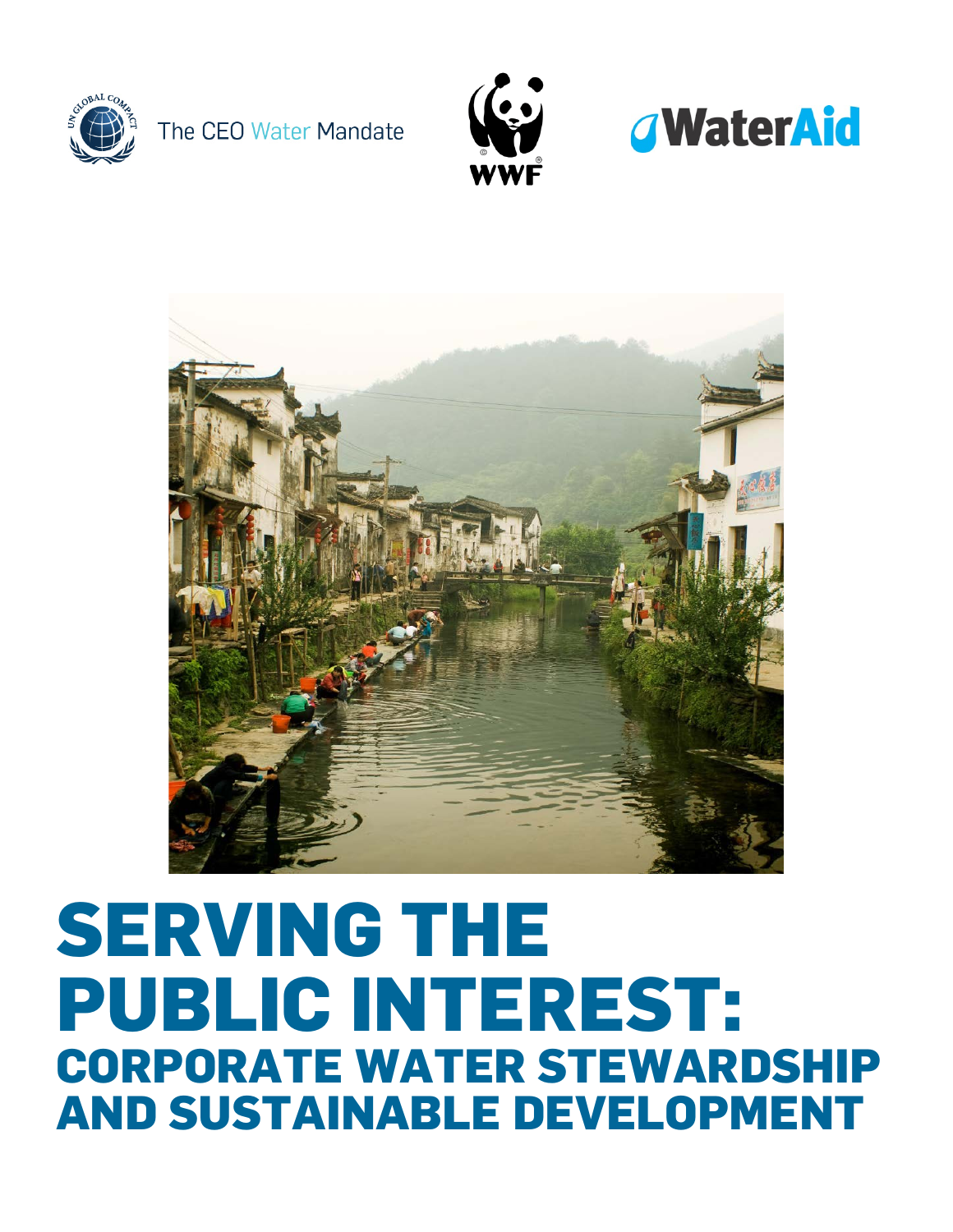## **Water and the Sustainable Development Agenda**

In 2000, when the UN agreed to the eight global goals known as the Millennium Development Goals (MDGs), the relationship between environmental issues and sustainable development was not prominently featured. Today, a wider group of stakeholders understands the vital role that water and sanitation play in the economy, society, and the environment. The process of defining the goals that constitute the 2030 Agenda for Sustainable Development was more inclusive, and the resulting goals are relevant to development concerns facing all nations, including the developed world. The adoption of the 2030 Sustainable Development Goals (SDGs) (Figure 1), which define the global development priorities for the next 15 years, lays out a compelling framework for collective action by government, the private sector, and civil society to address social and environmental issues that inhibit economic development and shared prosperity. Of the seventeen new goals, SDG 6 is dedicated exclusively to *ensuring availability and sustainable management of water and sanitation for all*. Table 1 outlines the targets underpinning SDG6 and highlights the holistic approach the SDGs take this time around, focusing not only on issues of access to safe drinking and sanitation, but also those of water scarcity, quality, water management, and ecosystems.



**The WHO/UNICEF Joint Monitoring Program (JMP) for Water Supply and Sanitation reports progress online at [www.wssinfo.org.](http://www.wssinfo.org/)**

Over the past decade, an increasing number of companies recognize that water poses a significant risk to their business and have begun to take action to mitigate their risks via improved water management practices and stewardship. **We propose a new recognition that companies seeking to manage water-related business risks can and should contribute to improved water and sanitation management and governance that is also in the public interest.**



#### **Figure 1: Global Sustainable Development Goals**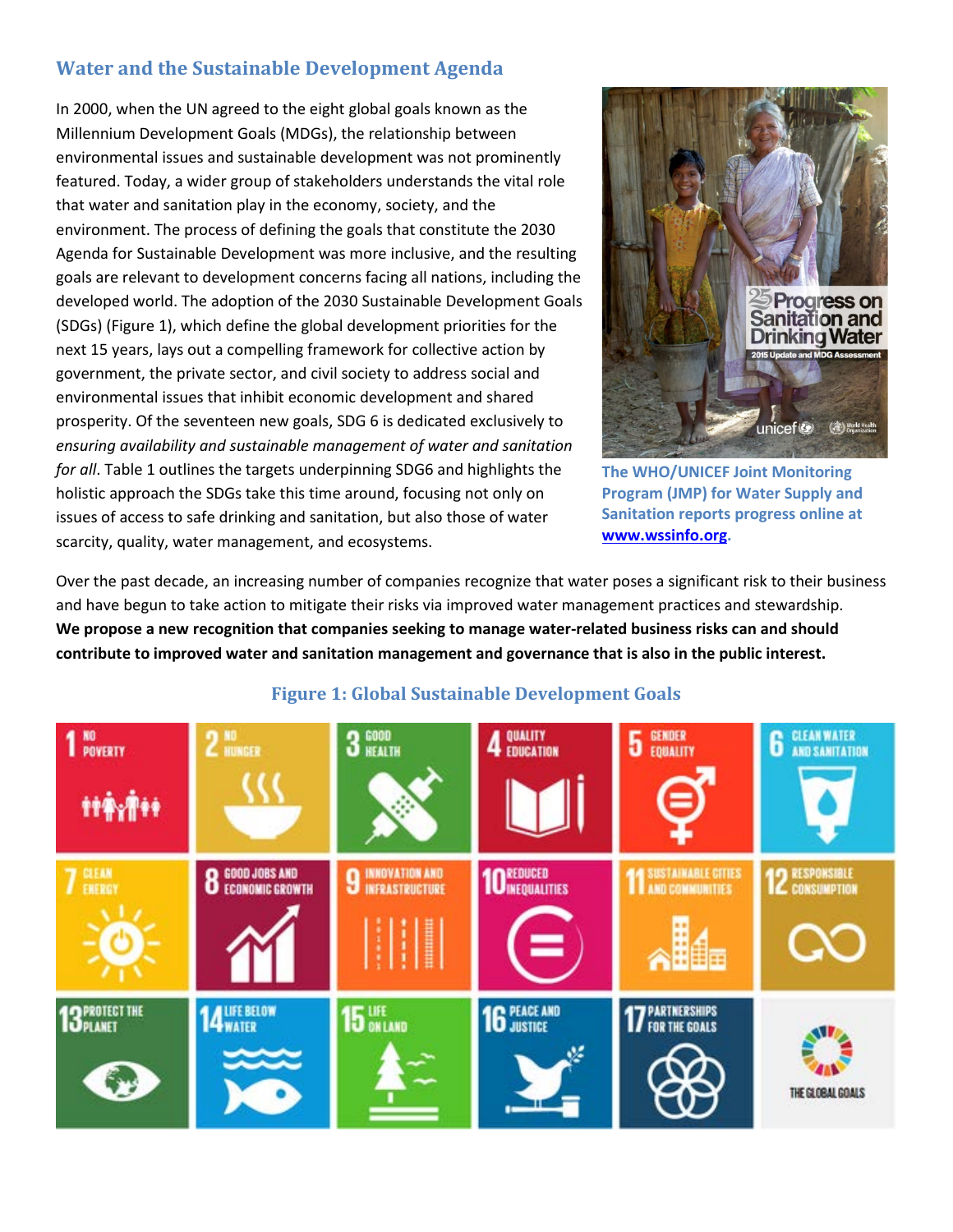### **Table 1: UN Sustainable Development Goal 6 (SDG6)**

| Ensure availability and sustainable management of water and sanitation for all. <sup>1</sup> |  |                                               |  |  |
|----------------------------------------------------------------------------------------------|--|-----------------------------------------------|--|--|
| 6.1 Universal and equitable access to drinking water                                         |  | 6.5 Integrated water resources management (IW |  |  |

- 6.2 Adequate and equitable **sanitation and hygiene**
- 6.3 **Water quality** and pollution prevention
- 6.4 Water use efficiency and **sustainable withdrawals**
- 6.5 **Integrated water resources management (IWRM)**
- 6.6 Protected and restored water-related **ecosystems**
- 6.a **International cooperation** and capacity-building
- 6.b Strengthened **community participation**

## **Corporate Water Stewardship + SDG6 Targets, Means of Implementation, and Indicators**

SDG6 for water and sanitation is emerging as a promising framework for action, and for measuring progress toward addressing the global water challenges that create water-related business risk. The management of water resources, development of water supplies and services, and management of wastewater and pollution are all inherently linked to economic development. This is a rare and critical opportunity to take an integrated approach to corporate water stewardship and access to water, sanitation, and hygiene (WASH), and align businesses' water management practices with SDG6 subsidiary targets, means of implementation, and supporting indicators.

Companies whose water stewardship practice is aligned with SDG6 targets can improve the effectiveness of their water programs, the quality of data and reporting, and the confidence and trust among their stakeholders. Governments and communities who collaborate with companies to achieve water stewardship commitments related to SDG6 targets can benefit from corporate investment, innovation, capacity building, awareness raising, and collective action.

|                                         |                                                      | <b>SDG6 Means of Implementation</b>                                  |                                                          |                                                                                               |                                                                    |                                                                                                 |                                                                     |                                                                  |
|-----------------------------------------|------------------------------------------------------|----------------------------------------------------------------------|----------------------------------------------------------|-----------------------------------------------------------------------------------------------|--------------------------------------------------------------------|-------------------------------------------------------------------------------------------------|---------------------------------------------------------------------|------------------------------------------------------------------|
|                                         |                                                      | <b>Finance</b>                                                       | <b>Technology</b>                                        | <b>Capacity Building</b>                                                                      | <b>Trade</b>                                                       | <b>Policy &amp; Institutional</b><br>Coherence                                                  | Multi-stakeholder<br>Partnerships                                   | Data, Monitoring,<br>and Accountability                          |
|                                         | Understanding<br>basin, context and<br>impacts       |                                                                      |                                                          |                                                                                               |                                                                    |                                                                                                 |                                                                     | Risk assessment.<br>local context<br>and impacts                 |
| Elements of Corporate Water Stewardship | Developing a water<br>strategy                       |                                                                      |                                                          | Sustainability<br>strategy, internal<br>awareness                                             |                                                                    |                                                                                                 |                                                                     | Product claims,<br>sustainability<br>stories                     |
|                                         | Addressing<br>operational issues                     | Capital expenditures,<br>sustainability<br>research &<br>development | Manufacturing,<br>process and<br>product<br>improvements | Technical<br>Training                                                                         |                                                                    |                                                                                                 | Conventional<br>Public-Private<br>Partnerships                      | Financial<br>statements                                          |
|                                         | Leverage<br>improvements in<br>the value chain       | Venture<br>Financing                                                 | Accelerating<br>innovation                               | Guidance and<br>standards, access to<br>water, sanitation,<br>and hygiene in the<br>workplace | Engagement<br>In emerging<br>markets                               |                                                                                                 | Empower<br>suppliers and<br>local stakeholders                      | Sourcing<br>Data                                                 |
|                                         | <b>Water stewardship</b><br>via collective action    | Social enterprise,<br>co-financing, water<br>funds, philanthropy     |                                                          | Community<br>engagement                                                                       |                                                                    |                                                                                                 | Multi-stakeholder<br>collective action                              | Community-level<br>data collection.<br>data sharing<br>platforms |
|                                         | <b>Water stewardship</b><br>via policy<br>engagement |                                                                      |                                                          | Contribution to<br>water governance                                                           | Cross-<br>functional<br>support for<br>sustainable<br>trade policy | Align and support<br>IWRM; respect<br>and support the<br>human right to water<br>and sanitation | International and<br>national alliances<br>on water policy          |                                                                  |
|                                         | Communicating<br>with external<br>stakeholders       | Valuing ecosystem<br>services, natural<br>and social capital         | Open-source<br>technology for<br>sustainability          |                                                                                               |                                                                    |                                                                                                 | Transparency,<br>integrity in<br>water-related<br>collective action | Sustainability<br>targets,<br>monitoring and<br>disclosure       |

#### **Table 2: SDG6 Means of Implementation and Elements of Corporate Water Stewardship**

<span id="page-2-0"></span><sup>&</sup>lt;sup>1</sup> 2030 SDGs, full text: [http://www.un.org/sustainabledevelopment/sustainable-development-goals/.](http://www.un.org/sustainabledevelopment/sustainable-development-goals/)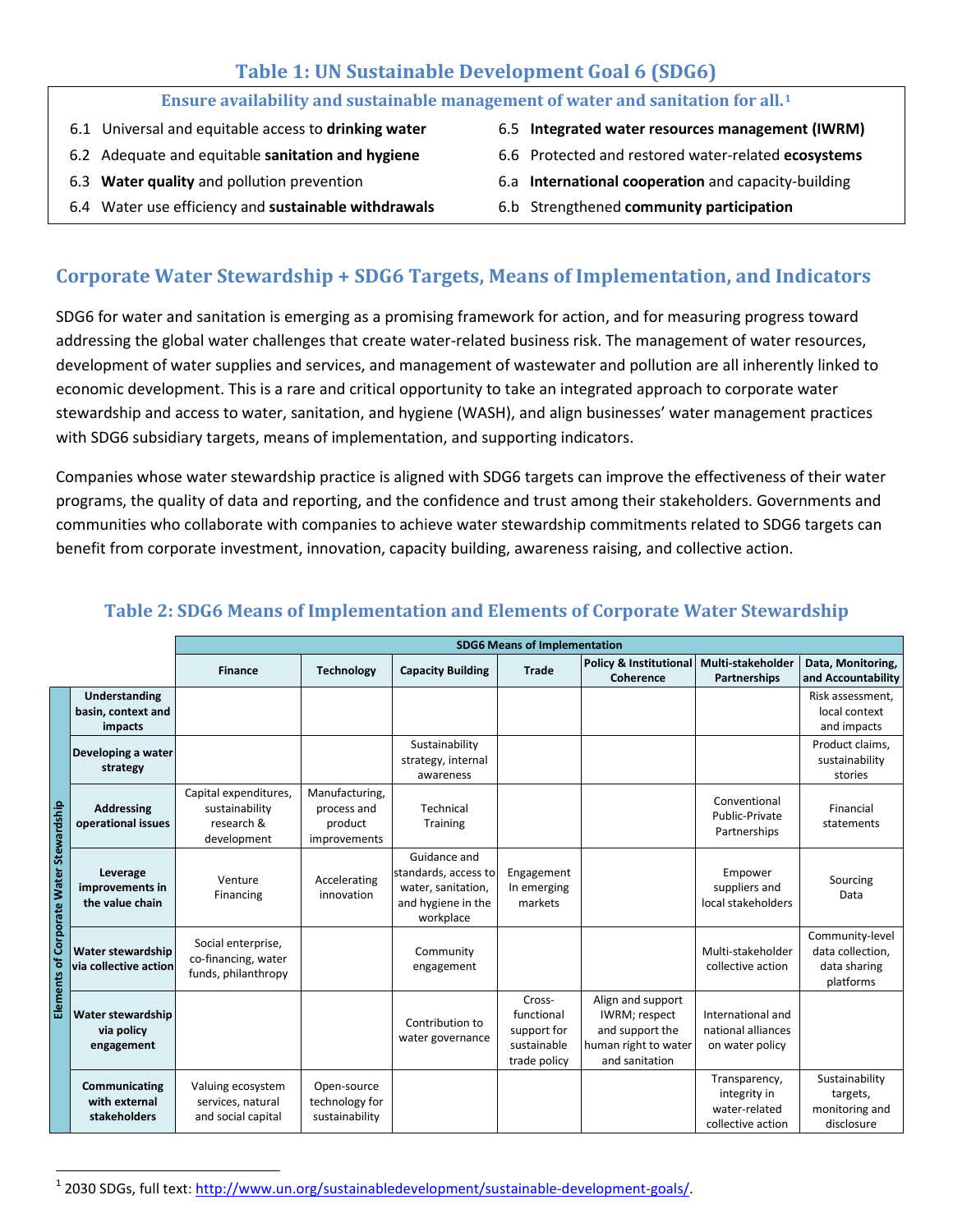#### *Today, companies engaged in corporate water stewardship are already directly contributing to the targets, and are active in many areas that affect the means of implementation for SDG6*. Table 2 provides examples of activities and methods for advancing more sustainable business practices on water, categorized by different means of implementation.<sup>[2](#page-3-0)</sup> Incentives and funding that enhance, support, or facilitate corporate water stewardship initiatives like these can unlock the considerable capacity and expertise of the private sector to contribute to achievement of SDG6, including but not limited to financing and technology.

How progress toward achievement of the SDGs is monitored presents further opportunities for cross-sector cooperation on water stewardship. For the private sector, monitoring the impact of corporate sustainability programs—especially collective action initiatives—can be challenging and expensive. While demonstrating water efficiency improvements at a single facility can be relatively easy, determining how efficiency gains alleviate water stress and contribute to improved sustainability in a watershed is far more difficult and subjective. Further, measuring and reporting the impact of a collective action initiative that affects more than one aspect of water sustainability is substantially more challenging. A lack of harmonization in corporate sustainability reporting and disclosure can obscure the tangible impacts of even wellexecuted water stewardship initiatives. Aligning both public and private sector water stewardship metrics and disclosure to SDG6 targets will not only demonstrate the real world watershed impacts of collective action projects, but also the contribution of a company or an industry to a regional or national water management goal, ultimately showing progress toward global sustainability.

While governments and donors must embrace these opportunities to work together, they must remain aware of potential challenges and pitfalls in order to to gain and retain long-term corporate and public support.



#### **Figure 2: Potential Integrity Risks Facing Corporate Initiatives**

<span id="page-3-0"></span><sup>&</sup>lt;sup>2</sup> For more information about the means of implementation, please see: <https://sustainabledevelopment.un.org/topics> (Goal 17).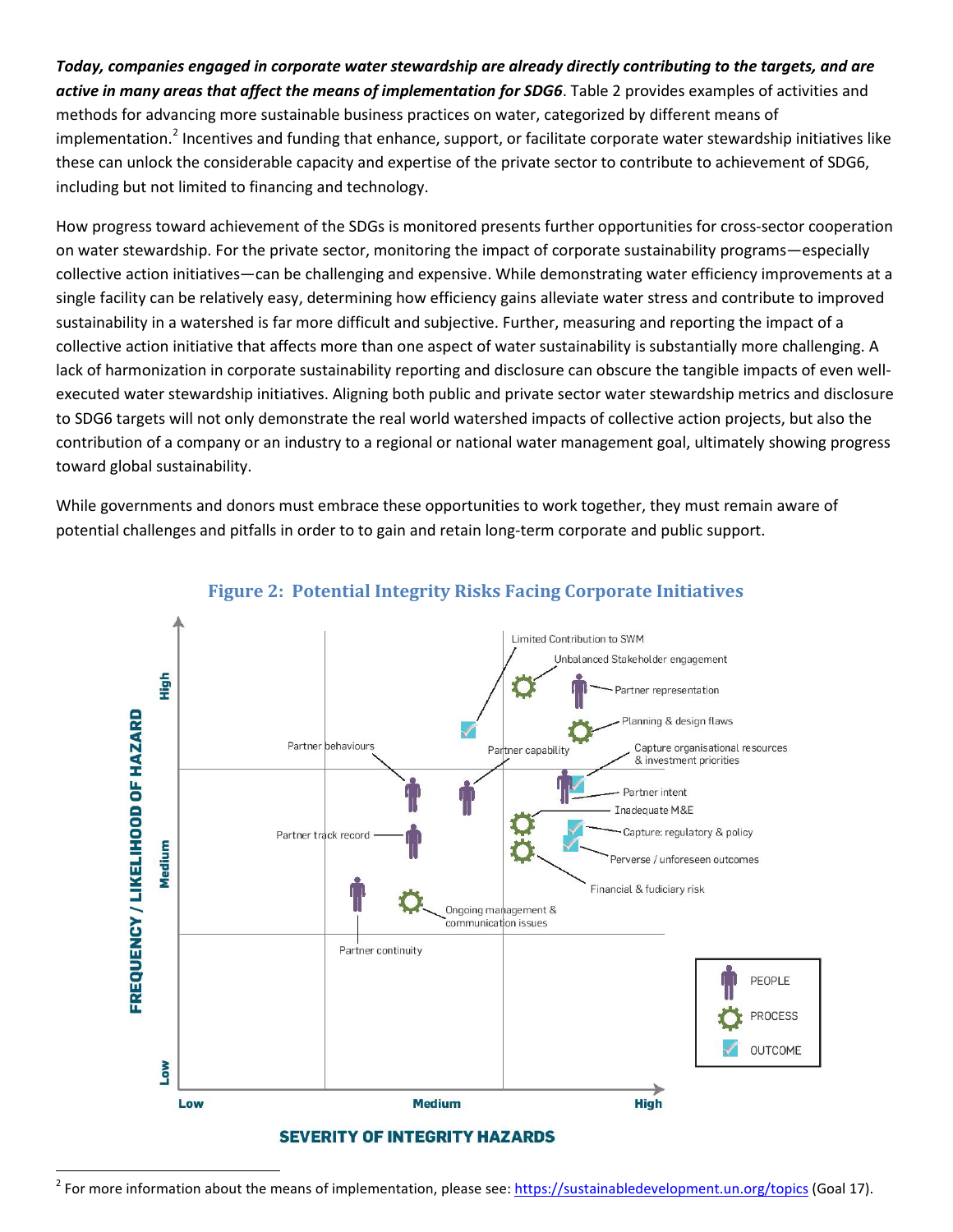## **Reconciling Public & Private Interests, Risks, and Opportunities**

Water and sanitation are typically public sector responsibilities. Governments manage, protect, and regulate water sources, set the rules by which water is governed, and have a responsibility to ensure the delivery of equitable and affordable WASH services. The corporate sector has traditionally engaged with government primarily to ensure continued allocations for production of goods and services. Mistrust of business runs high in public opinion and in many government departments. The common perception is that companies oppose environmental and social objectives, instead pursuing short-term benefits, opaque deals, or special treatment. This paradigm is shifting: when water risk is understood in relation to GDP and trade, foreign direct investment, financial flows, sunk capital, and stranded assets, strong business cases emerge in favor of protecting and managing water resources for multiple uses and involving more diverse actors.

As the public, private, and independent sectors work together to promote more sustainable water management and achieve SDG6, there are potential pitfalls. Figure 2 shows a spectrum of risks related to corporate initiatives, which demand vigilance from all involved parties. $3$ 

#### **Case Study: Working towards better water management in the Western Cape, South Africa**

When UK retailer Marks and Spencer (M&S) adopted a water stewardship approach to address water risk in their supply chains, the Western Cape was identified as a key risk area. M&S joined forces with South Africa retailer Woolworths, WWF, Alliance for Water Stewardship (AWS), and a progressive group of stone fruit farmers to address the challenges together. This catalyzed collective action in the region, and an expanded multi-stakeholder group is now taking action across a number of areas which will directly contribute to the SDG targets.

After working with farmers to assess and improve water management practices on farms, partners broadened engagement with more local stakeholders, including representatives from the Catchment Management Authority, to map water risks in the region. Now, the partnership – with engagement from GIZ – is working to address these risks by ensuring that invasive plants are cleared, addressing local municipal sanitation issues, and creating channels to share knowledge and information on better water management.



Photo: WWF International

<span id="page-4-0"></span> $3$  Figure 2 from CEO Water Mandate and Water Integrity Network's work on managing integrity in water stewardship initiatives: [http://ceowatermandate.org/integrity/.](http://ceowatermandate.org/integrity/)